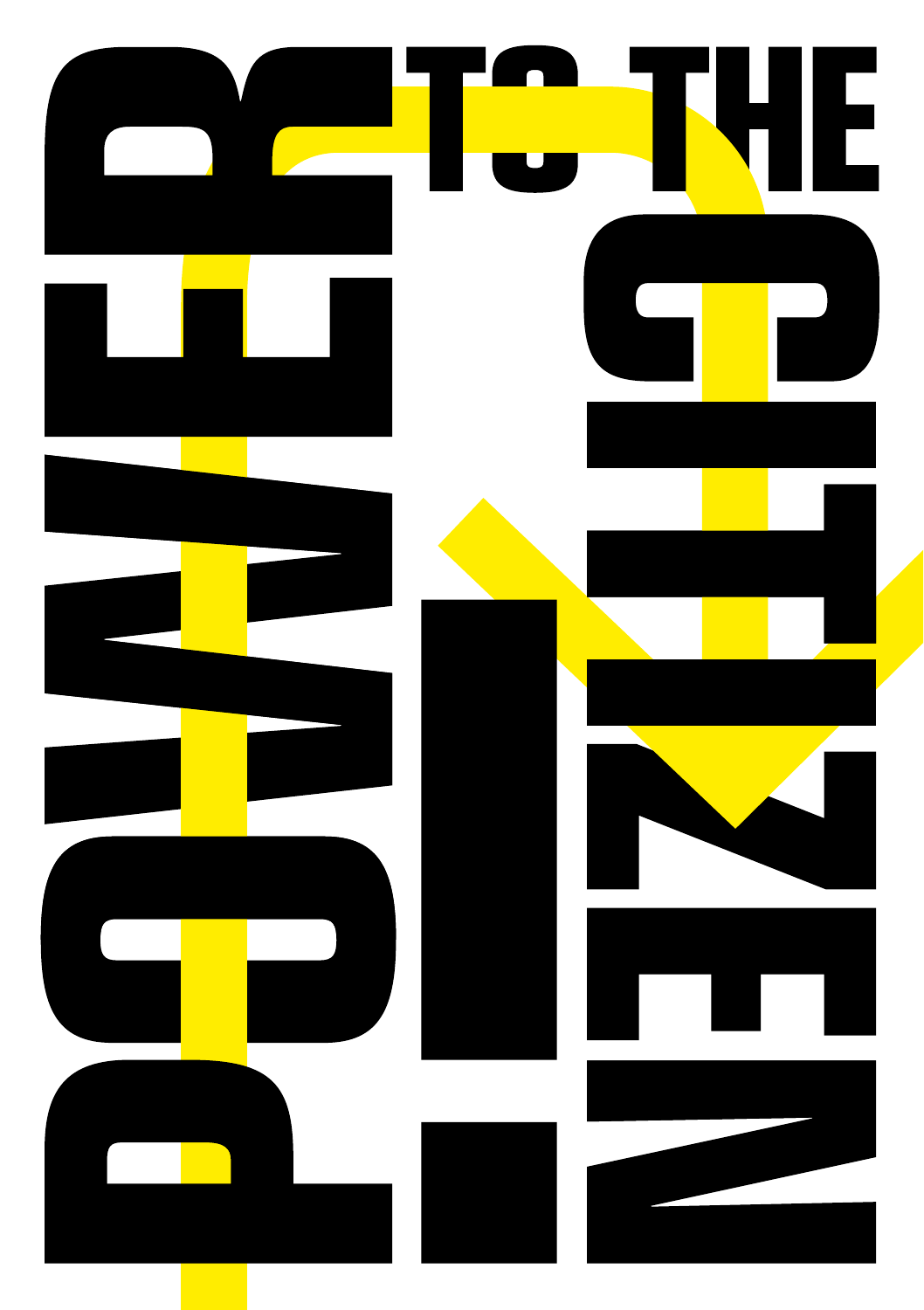**POWER TO THE CITIZEN! is a manifesto for the public**  authoring of our cities. The rhetoric we see pushed and **increasingly peddled — of unimaginable convenience at our**  finger tips, seamless efficiency and levels of predictability **striking sci-fi heights, within a never-ending cloud of connectedness — is just not enough. Not when the 'smart' city is really a bit of a misnomer: its narrow definition** disguises how the 'smartness' of cities is in fact the product of an intricate knowledge and insight borne by *its citizens.* **This manifesto dares us as academics, digital practitioners** and citizens to rewrite the narrative.

**Open-access datasets and open-source code are some of**  the tools we now find at our disposal, but of course, these are not without limitation. There are biases hidden deep within **the algorithms we design and data is not always neutral. As we take hold of the code, we'll need to design new tools, combining digital and physical processes to ensure that we don't propagate further inequality. Conversing with a wide and diverse audience in a language that is not always 'digital'**  will have to become the new norm as we act collectively. **connec ng and building alliances amongst community groups, universities, local practitioners and governments. Evolving the** technology used by communities, will be critical in opening**up the capacity for citizen self-determination. A shift that is essential in empowering communities to be collaborators rather than passive spectators from the sidelines.**

**As we disrupt together, we will need to recognise the unique history and character of every city and borough — at the same time ensuring our efforts are complementary and we do not waste me reinven ng the wheel. The reality is, each**  neighbourhood might not need a bespoke solution. We should **be focused on how to build adaptable platforms with openendedness in mind, sharing this knowledge often. The real**  challenge will lie in connecting local need to metropolitan **support whilst scaling-up individual experimentation to deliver for different groups of citizens, without becoming generic and losing value.**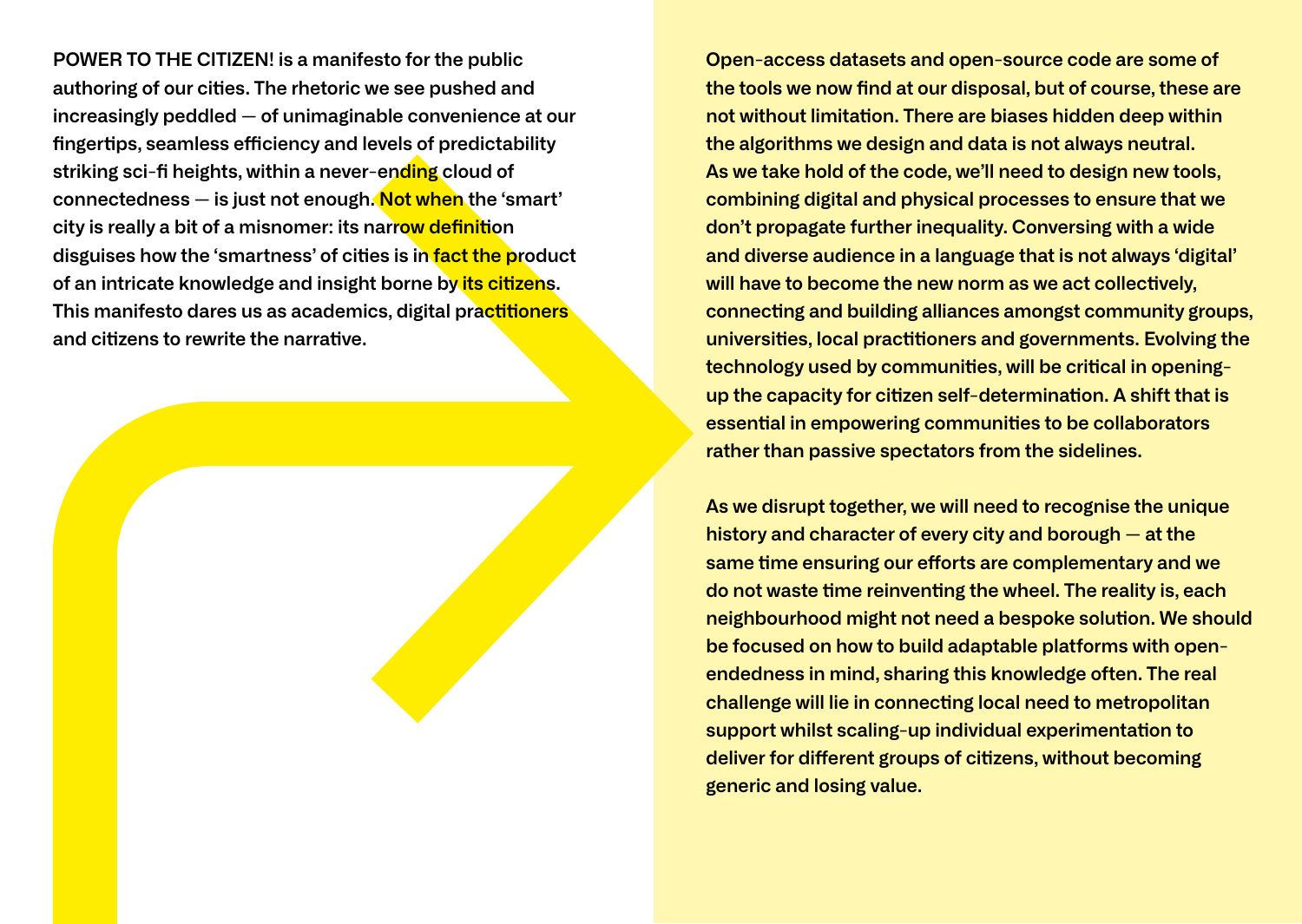**Appropria on of technology needs to form the backbone**  of this collaborative endeavour. We will undoubtedly find **value in platforms that are at once open-ended, but framed. In platforms that are sustainable, engaging with a wide community of users, coders and mappers not only to maintain and update data, but to take charge of inventing** and reinventing over time. Such ownership might just start **to melt away some of the tension between top-down and bottom-up approaches to city-making.** 

**Technology doesn't stand alone. There is a complex spatial social condition that surrounds and influences place-making and how we think about it. But the digital can unlock new capacities for street-level facilitation. We should unearth new ways that enable people to author, shape, write or make narra ves about the environment around them. This will likely be a blend of citizen insight and education, along with digital** tools co-produced and applied in creative, intelligent ways. **Our task will be to find innovative mediating mechanisms that work to inform, educate and connect.**

**Harnessing this type of thinking will enable analyses of other datasets (not just those which have been made publicly available) to widen and diversify the data discussion. We should use this to our best advantage: to enable a more proactive position at the early stages of consultation, rather** than a reactive stance. The challenge of getting heard and **the friction between consulting with an individual versus communities has always been problematic. By seeing city-making (which includes processes of consultation)** as a continued dialectic, we might even find value in more **ad-hoc, asynchronous modes of engagement, with people**  simply interacting and exchanging content on an as-and**when basis.**

**The 'smart city' hype will be resistant — it won't be easily erased. But with this call to action, the manifesto dares us** to lessen its technocratic tone and flesh out new forms of **digital democracy within the city. It asks that we turn our gaze from market-led to community-led models that communicate, connect, investigate and mobilise in open source ways. Without a conversation between cities and its citizens, we're simply building 'smart' castles in the sky.**